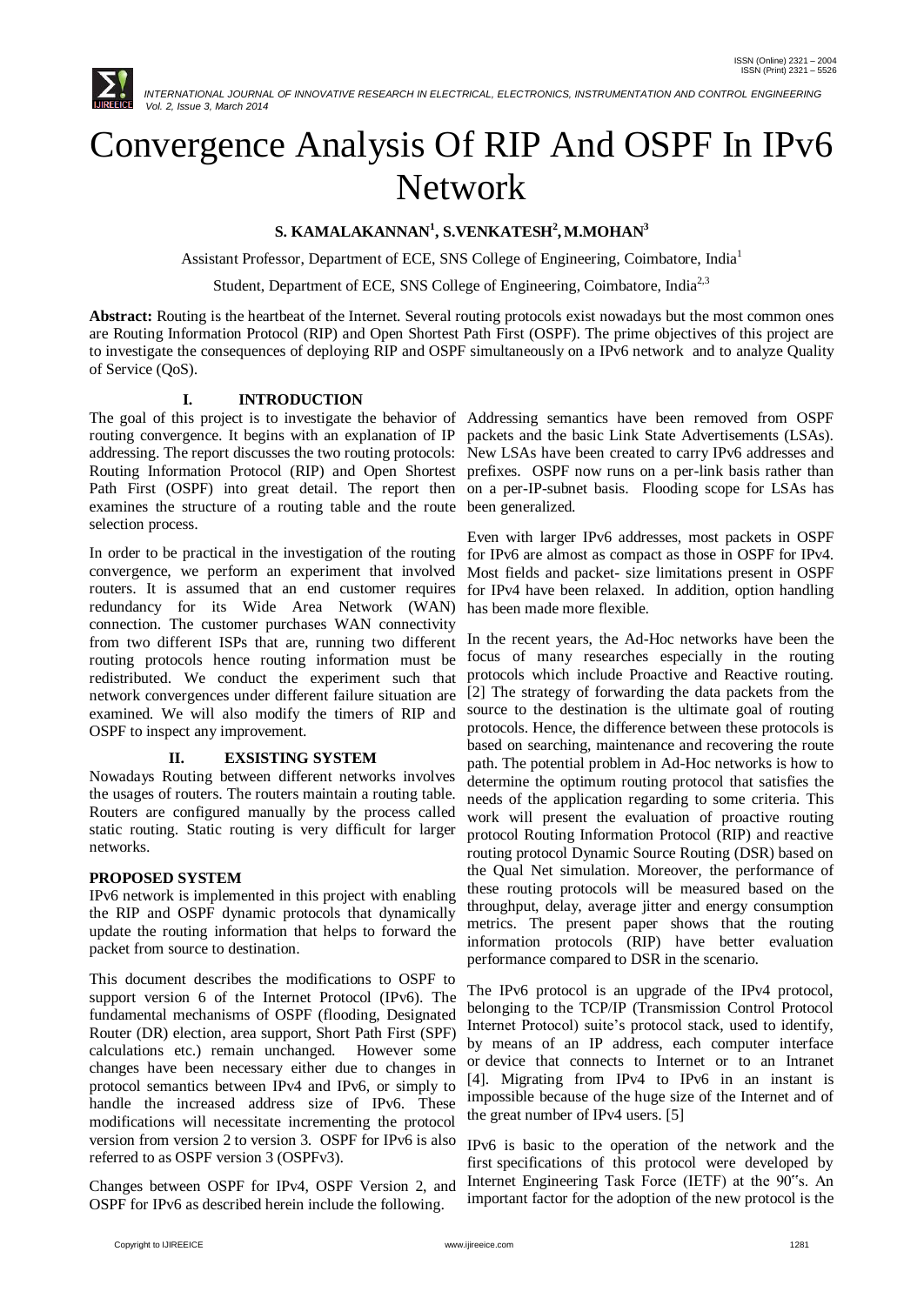

 *INTERNATIONAL JOURNAL OF INNOVATIVE RESEARCH IN ELECTRICAL, ELECTRONICS, INSTRUMENTATION AND CONTROL ENGINEERING Vol. 2, Issue 3, March 2014*

expansion in use of new technologies based on the concept address from the link layer device, however as the MAC "always on", such as xDSL, cable, Ethernet, optical fiber, and Power Line Communication; however, but the main motivation for the transition to the new protocol is the expansion of available public addresses for Internet, which will allow the connection to the network for multiple devices such as PDAs and mobile phones, among others.

The size of an IPv6 address is 128 bits, 4 times bigger than an IPv4 address; an 32 bits address space allows up to 4.294.967.296 combinations.[5] while the 128 bits of an IPv6 address allows up to 340.282.266.920.938.463.463.374.607.431.768.211.465 (or 3,4 x 1038), therefore it is obvious the increase in available addresses [6].

At the end of the seventies, when the IPv4 address space was designed, was unimaginable that it could be exhausted; however due to technological changes and assignation politics that did not foreseen the recent increase in the Internet hosts quantity, the IPv4 address space was depleted to such an extent that in 1992 was made evident the need for a replacement [6].

### **1. IPv6 Address Format**

IPv6 addresses have two logical parts: a 64-bit network prefix, and a 64-bit host address part. The host address is often automatically generated from the interface MAC address. An IPv6 address is represented by 8 groups of 16 bit hexadecimal values separated by colons (:) shown as follows: 2001:0db8:85a3:0000:0000:8a2e:0370:7334

The hexadecimal digits are case-insensitive.

The 128-bit IPv6 address can be abbreviated with the following rules:

- **Rule one:** Leading zeroes within a 16-bit value may be omitted. For example, the address fe80:0000:0000:0000:0202:b3ff:fe1e:8329 may be written as fe80:0:0:0:202:b3ff:fe1e:8329
- **Rule two:** One group of consecutive zeroes within an address may be replaced by a double colon (**::**). For example, fe80:0:0:0:202:b3ff:fe1e:8329 becomes fe80 ::202:b3ff:fe1e:8329
- A single IPv6 address can be represented in several different ways, such 3. as 2001:db8::1:0:0:1 and 2001:0DB8:0:0:1::1.

#### **2. Assignment of Addresses**

IPv6 addresses can be statically assigned using an identifier (ID) of manual interface or an ID of EUI-64 interface, it also can be dynamically configured by using stateless address auto-configuration or by DHCPv6. Static configuration: Consists on manually enter the IPv6 address of a node in a configuration file or through the use of proper tools of the operative system. Information to be included is the IPv6 address and the network prefix size [8]. This configuration is divided into static configuration using the ID of manual interface, in which **2.3.3 RIP version 1** the entire IPv6 address is used, both the network The original specification of RIP, defined in RFC section and the device identifier section [7]; and into 1058, uses classful routing. The periodic routing updates static configuration using the ID of EUI-64 interface, in which in order to obtain the ID, the host takes the MAC for variable length subnet masks (VLSM). This limitation

address only has 48 bits, then the MAC address is split in half and in the middle is inserted the default hexadecimal value FFFE of 16 bits in order to complete an unique interface ID of 64 bits [7].

Dynamic configuration: Through this method the host automatically learns the necessary parameters to obtain an IP address that will be used in the communication process with end devices. It is divided into stateless auto configuration, in which each router broadcasts information of the network including the prefix assigned to each of its interfaces. With the obtained information in this broadcasting, the end systems create a unique address concatenating the prefix with the ID in EUI-64 interface format. The "stateless" name comes from that no device keeps track of the assigned IP addresses [9]. The other method is with DHCPv6, its operation is similar to the traditional DHCP, hosts obtain its interface address, information and configuration parameters from a server.

### **3. ROUTING INFORMATION PROTOCOL (RIP)**

RIP is an interior routing protocol that is based on Distance Vector routing. RIP uses hop count to calculate the best route. It is simple but has many drawbacks. RIP uses hop count as a cost metric for each link, and each link has a cost of 1[12]. The maximum path cost is 15 so RIP is limited to use in ASs that are not larger than 15 hops. Every 30 seconds the router sends copy of the routing table to its neighbors. The routing table is updated whenever the network topology is changed; each router informs its adjacent neighbors about the updating in the routing table. When the router receives an update, first it compares the new route with the current routing table, then adds a new path to the routing table and informs its adjacent neighbors about the updating in the routing table.

#### **3.1 DISTANCE VECTOR ALGORITHM**

- The routing by distance vector collects data of the information of the routing table of its neighbors.
- 2. The routing by distance vector determines the best route adding the metric value that receives as the routing information happens from router to another one.
- With most of the protocols of routing by distance vector, the updates for the changes of topology consist of periodic updates of the tables. The information happens from router to another one, giving generally like result one more a slower convergence.

#### **3.2 VERSIONS OF RIP**

There are three versions of the Routing Information Protocol:

- 1. RIPv1
- 2. RIPv2
- 3. RIPng.

not carry subnet information, lacking support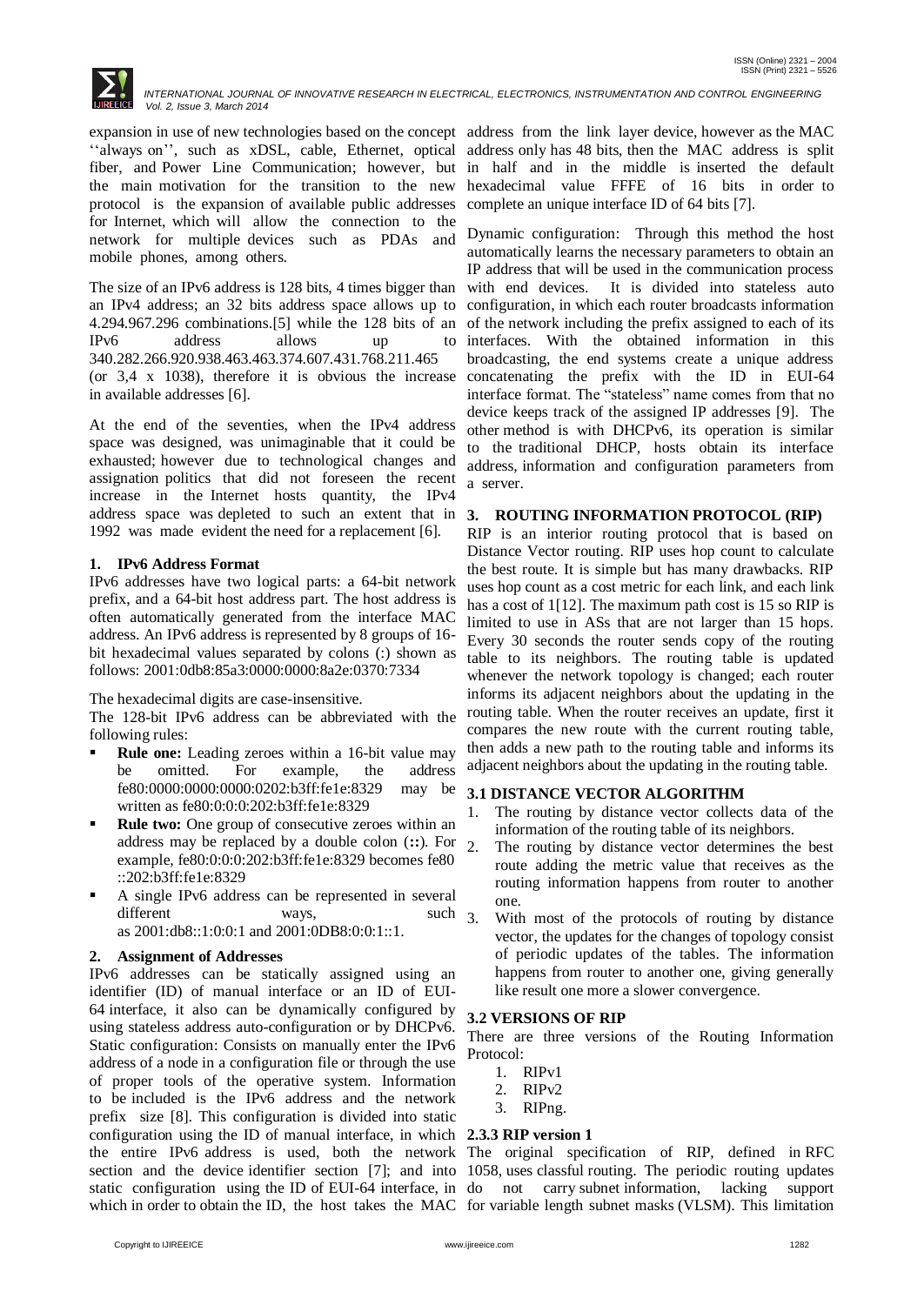

makes it impossible to have different-sized subnets inside **2.4.1 ADVANTAGES** of the same network class. In other words, all subnets in a network class must have the same size. There is also no support for router authentication, making RIP vulnerable to various attacks.

# **2.3.4 RIP version 2**

It included the ability to carry subnet information, thus supporting Classless Inter-Domain Routing (CIDR)[10]. To maintain backward compatibility, the hop count limit of 15 remained. RIPv2 has facilities to fully interoperate with the earlier specification if all Must Be Zero protocol fields in the RIPv1 messages are properly specified. In addition, a compatibility switch feature allows finegrained interoperability adjustments.

In an effort to avoid unnecessary load on hosts that do not participate in routing, RIPv2 multicasts the entire routing table to all adjacent routers at the address 224.0.0.9, as opposed to RIPv1 which uses broadcast. Unicast addressing is still allowed for special applications.

RIPv2 is Internet Standard STD56 (which is RFC 2453). Route tags were also added in RIP version 2. This functionality allows for routes to be distinguished from internal routes to external redistributed routes from EGP protocols.

# **2.3.5 RIPng**

RIPng – Is the Next Generation version of RIP that adds support for IPv6. It is still classified as a Distance Vector routing protocol and uses Hop Count just like RIPv1 and RIPv2. RIPng not designed to be used in large networks, but should work fine in most small and medium sized networks. It does not support more than 15 hops just like RIPv1 and RIPv2. RIPng does not authenticate packets (it doesn"t need to because it makes use of IPsec). It does not use subnet masks but uses a prefix length instead. RIPng uses the multicast address FF02::9 RIPng does not use UDP port 520 like RIPv1 and RIPv2, but uses UDP port 521 instead.

# **2.4 OPERATION OF RIP**

The Routing Information Protocol (RIP) is a distancevector routing protocol, which employs the hop count as a routing metric. RIP prevents routing loops by implementing a limit on the number of hops allowed in a path from the source to a destination. The maximum number of hops allowed for RIP is 15. This hop limit, however also limits the size of networks that RIP can support. A hop count of 16 is considered an infinite distance and used to deprecate inaccessible, inoperable, or otherwise undesirable routes in the selection process.

Originally each RIP router transmitted full updates every 30 seconds[11]. In the early deployments, routing tables were small enough that the traffic was not significant. As networks grew in size, however, it became evident there could be a massive traffic burst every 30 seconds, even if the routers had been initialized at random times. It was thought, as a result of random initialization, the routing updates would spread out in time, but this was not true in practice.

- 1. Easy to configure
- 2. Incase of equal hop count from source to destination, it load balances and deliver the packets in different routes.

# **2.4.2 DISADVANTAGES**

- 1. The network is restricted to the size of 15 hops due to the solution to the "count to infinity" problem.
- 2. The convergence is too slow.

The network topology and the convergence time are been absorbed and result are drawn in the graph. To



Fig:1 Network Topology



Fig 2:OSPF Network –I



Fig:3 Output for RIP Network-I